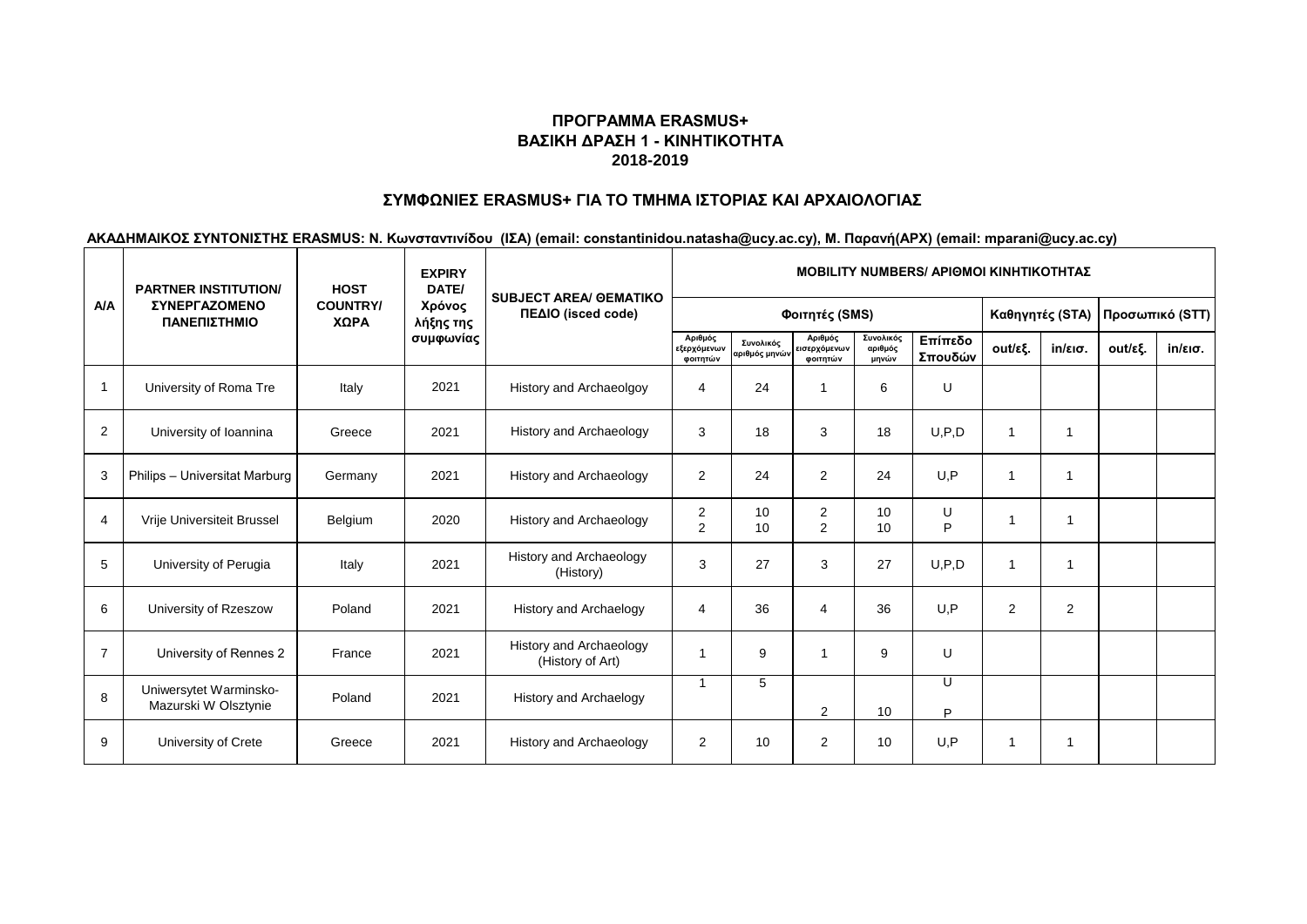# **ΣΥΜΦΩΝΙΕΣ ERASMUS+ ΓΙΑ ΤΟ ΤΜΗΜΑ ΙΣΤΟΡΙΑΣ ΚΑΙ ΑΡΧΑΙΟΛΟΓΙΑΣ**

|            | <b>PARTNER INSTITUTION/</b><br><b><i>ΣΥΝΕΡΓΑΖΟΜΕΝΟ</i></b><br>ΠΑΝΕΠΙΣΤΗΜΙΟ     | <b>HOST</b>             | <b>EXPIRY</b><br>DATE/           | <b>SUBJECT AREA/ GEMATIKO</b><br>ΠΕΔΙΟ (isced code) | <b>MOBILITY NUMBERS/ APIOMOI KINHTIKOTHTAZ</b> |                            |                                     |                               |                    |                 |                         |                 |                   |  |
|------------|--------------------------------------------------------------------------------|-------------------------|----------------------------------|-----------------------------------------------------|------------------------------------------------|----------------------------|-------------------------------------|-------------------------------|--------------------|-----------------|-------------------------|-----------------|-------------------|--|
| <b>A/A</b> |                                                                                | <b>COUNTRY/</b><br>ΧΩΡΑ | Χρόνος<br>λήξης της<br>συμφωνίας |                                                     |                                                |                            | Φοιτητές (SMS)                      |                               |                    | Καθηγητές (STA) |                         | Προσωπικό (STT) |                   |  |
|            |                                                                                |                         |                                  |                                                     | Αριθμός<br>εξερχόμενων<br>φοιτητών             | Συνολικός<br>αριθμός μηνών | Αριθμός<br>εισερχόμενων<br>φοιτητών | Συνολικός<br>αριθμός<br>μηνών | Επίπεδο<br>Σπουδών | out/εξ.         | $in/\epsilon$ ισ.       | out/εξ.         | $in/\epsilon$ ισ. |  |
| 10         | Universite Toulouse Jean<br>Jaures<br>(ex Universite Toulouse II Le<br>Mirail) | France                  | 2020                             | <b>History and Archaeology</b><br>(Art of History)  | 2                                              | 18                         | 2                                   | 18                            | U.P                | 1               |                         |                 |                   |  |
| 11         | <b>Freie Universitat Berlin</b>                                                | Germany                 | 2021                             | History and Archaeology<br>(History)                |                                                | 10                         |                                     | 10                            | U.P                |                 |                         |                 |                   |  |
| 12         | Universite de Lorraine (ex<br>Nancy 2)                                         | France                  | 2021                             | <b>History and Archaeology</b>                      | 3                                              | 27                         | 3                                   | 27                            | U, P, D            | 1               | $\overline{\mathbf{1}}$ |                 |                   |  |
| 13         | Universite de Picardie Jules<br>Verne                                          | France                  | 2021                             | <b>History and Archaeology</b>                      |                                                | 6                          |                                     | 6                             | U.P                | 1               | 1                       |                 |                   |  |
| 14         | University of Lodz                                                             | Poland                  | 2021                             | History and Archaelogy                              | 3                                              | 30                         | 3                                   | 30                            | U                  | 1               | -1                      |                 |                   |  |
| 15         | Adam Mickiewicz University<br>of Poznan                                        | Poland                  | 2021                             | <b>History and Archaelogy</b>                       | $\overline{2}$                                 | 10                         | $\overline{2}$                      | 10                            | U.P.D              | $\mathbf{1}$    |                         |                 |                   |  |
| 16         | Universytet Jagiellonski                                                       | Poland                  | 2021                             | <b>History and Archaelogy</b>                       | 2                                              | 10                         | $\overline{2}$                      | 10                            | U, P, D            | $\overline{1}$  |                         |                 |                   |  |
| 17         | Universite de Nantes                                                           | France                  | 2021                             | <b>History and Archaeology</b>                      | $\overline{2}$                                 | 10                         | $\overline{2}$                      | 10                            | U.P                | $\mathbf 1$     |                         |                 |                   |  |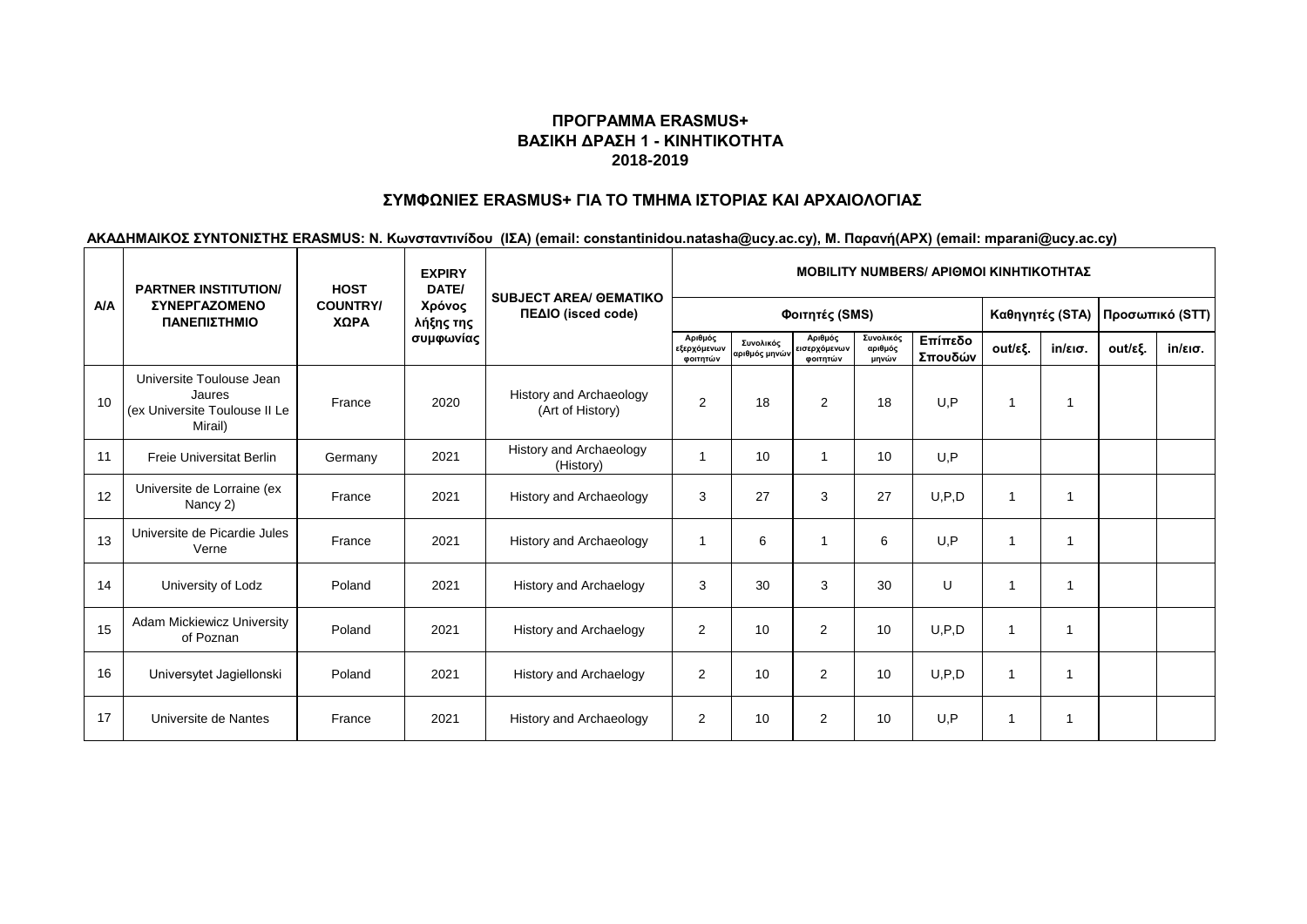# **ΣΥΜΦΩΝΙΕΣ ERASMUS+ ΓΙΑ ΤΟ ΤΜΗΜΑ ΙΣΤΟΡΙΑΣ ΚΑΙ ΑΡΧΑΙΟΛΟΓΙΑΣ**

|            | <b>PARTNER INSTITUTION/</b><br><b>ΣΥΝΕΡΓΑΖΟΜΕΝΟ</b><br>ΠΑΝΕΠΙΣΤΗΜΙΟ | <b>HOST</b><br><b>COUNTRY/</b><br>ΧΩΡΑ | <b>EXPIRY</b><br>DATE/<br>Χρόνος<br>λήξης της | <b>SUBJECT AREA/ GEMATIKO</b>                                                    | <b>MOBILITY NUMBERS/ APIOMOI KINHTIKOTHTAZ</b> |                                 |                                    |                               |                    |                                |                   |         |                   |  |  |
|------------|---------------------------------------------------------------------|----------------------------------------|-----------------------------------------------|----------------------------------------------------------------------------------|------------------------------------------------|---------------------------------|------------------------------------|-------------------------------|--------------------|--------------------------------|-------------------|---------|-------------------|--|--|
| <b>A/A</b> |                                                                     |                                        |                                               | ΠΕΔΙΟ (isced code)                                                               |                                                | Φοιτητές (SMS)                  |                                    | Καθηγητές (STA)               |                    | Προσωπικό (STT)                |                   |         |                   |  |  |
|            |                                                                     |                                        | συμφωνίας                                     |                                                                                  | Αριθμός<br>εξερχόμενων<br>φοιτητών             | Συνολικός<br>.<br>πριθμός μηνών | Αριθμός<br>ισερχόμενων<br>φοιτητών | Συνολικός<br>αριθμός<br>μηνών | Επίπεδο<br>Σπουδών | out/εξ.                        | $in/\epsilon$ ισ. | out/εξ. | $in/\epsilon$ ισ. |  |  |
| 18         | Johannes Gutenberg-<br><b>Universitat Mainz</b>                     | Germany                                | 2021                                          | History and Archaeology<br>(History)<br>History and Archaeology<br>(Archaeology) | $\overline{2}$<br>$\overline{2}$               | 20<br>20                        | $\overline{2}$<br>2                | 20<br>20                      | U, P, D<br>U, P, D | $\overline{1}$<br>$\mathbf{1}$ | $\overline{1}$    |         |                   |  |  |
| 19         | Universiteit Leiden                                                 | Netherlands                            | 2021                                          | History and archaeology                                                          | $\overline{2}$                                 | 12                              | 2                                  | 12                            | U, P, D            | $\mathbf{1}$                   |                   |         |                   |  |  |
| 20         | Universitat Hamburg                                                 | Germany                                | 2021                                          | History and Archaeology                                                          | $\overline{2}$                                 | 20                              | 2                                  | 20                            | U                  | $\mathbf{1}$                   | $\overline{1}$    |         |                   |  |  |
| 21         | Europos Humanitarinis<br>University                                 | Lithouania                             | 2021                                          | History and Archaeology                                                          | $\overline{2}$                                 | 20                              | $\overline{2}$                     | 20                            | U                  | $\mathbf{1}$                   | -1                |         |                   |  |  |
| 22         | Katholieke Universitei Leuven                                       | Belgium                                | 2021                                          | History and Archaeology                                                          | $\overline{2}$                                 | 10                              | 2                                  | 10                            | U, P, D            | $\overline{1}$                 | -1                |         |                   |  |  |
| 23         | University of Szeged                                                | Hungary                                | 2021                                          | History and archaeology                                                          | 3                                              | 15                              | 3                                  | 15                            | U.P                | $\mathbf{1}$                   | $\mathbf{1}$      |         |                   |  |  |
| 24         | <b>University College Dublin</b>                                    | Ireland                                | 2021                                          | Humanities (History)                                                             | -1                                             | 10                              | 1                                  | 10                            | U                  | $\mathbf{1}$                   | $\mathbf{1}$      |         |                   |  |  |
| 25         | Universita degli Studi di<br>Sassari                                | Italy                                  | 2021                                          | History and Archaeology                                                          | $\overline{2}$                                 | 12                              | 2                                  | 12                            | U.P                | $\mathbf{1}$                   | -1                |         |                   |  |  |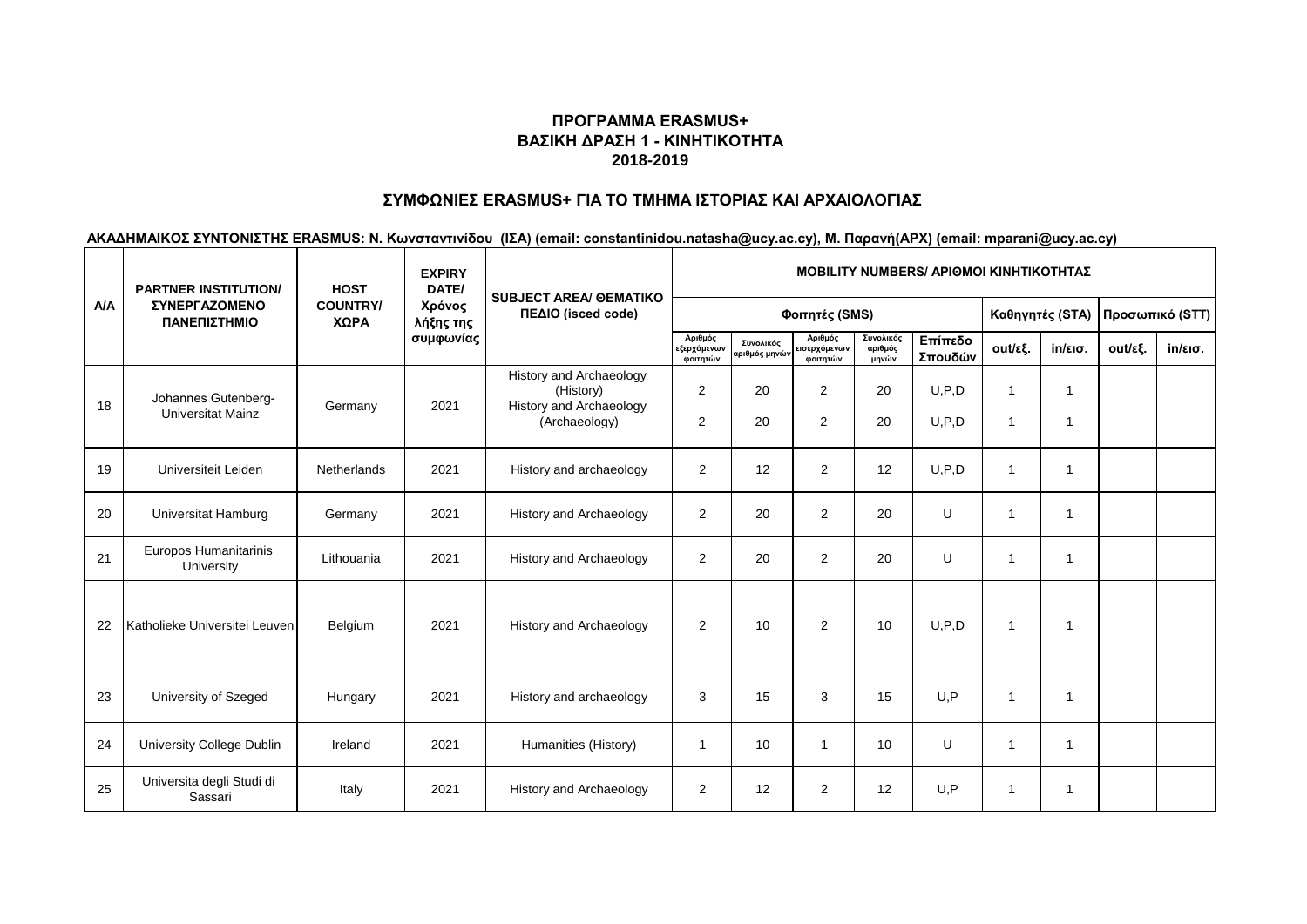# **ΣΥΜΦΩΝΙΕΣ ERASMUS+ ΓΙΑ ΤΟ ΤΜΗΜΑ ΙΣΤΟΡΙΑΣ ΚΑΙ ΑΡΧΑΙΟΛΟΓΙΑΣ**

|            | <b>PARTNER INSTITUTION/</b>                   | <b>HOST</b><br><b>COUNTRY/</b><br>ΧΩΡΑ | <b>EXPIRY</b><br>DATE/           | <b>SUBJECT AREA/ GEMATIKO</b><br>ΠΕΔΙΟ (isced code) | <b>MOBILITY NUMBERS/ APIOMOI KINHTIKOTHTAZ</b> |                            |                                     |                               |                    |                 |                         |         |                   |  |
|------------|-----------------------------------------------|----------------------------------------|----------------------------------|-----------------------------------------------------|------------------------------------------------|----------------------------|-------------------------------------|-------------------------------|--------------------|-----------------|-------------------------|---------|-------------------|--|
| <b>A/A</b> | <b>ΣΥΝΕΡΓΑΖΟΜΕΝΟ</b><br>ΠΑΝΕΠΙΣΤΗΜΙΟ          |                                        | Χρόνος<br>λήξης της<br>συμφωνίας |                                                     |                                                | Φοιτητές (SMS)             |                                     |                               | Καθηγητές (STA)    | Προσωπικό (STT) |                         |         |                   |  |
|            |                                               |                                        |                                  |                                                     | Αριθμός<br>εξερχόμενων<br>φοιτητών             | Συνολικός<br>αριθμός μηνών | Αριθμός<br>εισερχόμενων<br>φοιτητών | Συνολικός<br>αριθμός<br>μηνών | Επίπεδο<br>Σπουδών | out/εξ.         | $in/\epsilon$ ισ.       | out/εξ. | $in/\epsilon$ ισ. |  |
| 26         | <b>Trinity College Dublin</b>                 | Ireland                                | 2021                             | History and Archaeology                             | $\overline{2}$                                 | 18                         | 2                                   | 18                            | U.P                | $\mathbf 1$     |                         |         |                   |  |
| 27         | Universite de Provence - Aix-<br>Marselille I | France                                 | 2021                             | History and Archaeology<br>(Archaeology)            | $\overline{2}$                                 | 10                         | 2                                   | 10                            | P                  | 1               | $\overline{\mathbf{1}}$ |         |                   |  |
| 28         | Universita Degli Studi di<br>Milano           | Italy                                  | 2021                             | History and Archaeolgy                              | -1                                             | 6                          |                                     | 6                             | U, P, D            | 1               | $\overline{1}$          |         |                   |  |
| 29         | <b>Ruhr-Universitat Bochum</b>                | Germany                                | 2021                             | <b>History and Archaeology</b>                      | $\overline{2}$                                 | 12                         | 2                                   | 12                            | U, P, D            | 1               | $\mathbf 1$             |         |                   |  |
| 30         | Mimar Sinan Fine Arts<br>University           | Turkey                                 | 2021                             | <b>History and Archaelogy</b>                       | 4                                              | 24                         | 2                                   | 12                            | U, P, D            | $\mathbf 1$     | $\mathbf{1}$            |         |                   |  |
| 31         | Pedagogical University of<br>Cracow           | Poland                                 | 2021                             | <b>History and Archaelogy</b>                       | $\overline{2}$                                 | 10                         | 2                                   | 10                            | U.P                | $\overline{1}$  | -1                      |         |                   |  |
| 32         | Universite de Paris-Sorbonne                  | France                                 | 2020                             | <b>History and Archaeology</b>                      | 3                                              | 27                         | 3                                   | 27                            | U.P                | 1               | 1                       |         |                   |  |
| 33         | Plovdivski University                         | <b>Bulgaria</b>                        | 2021                             | <b>History and Archaeology</b>                      |                                                | 5<br>5<br>5                |                                     | 5<br>5<br>5                   | U<br>P<br>D        | 1               | $\overline{\mathbf{A}}$ |         |                   |  |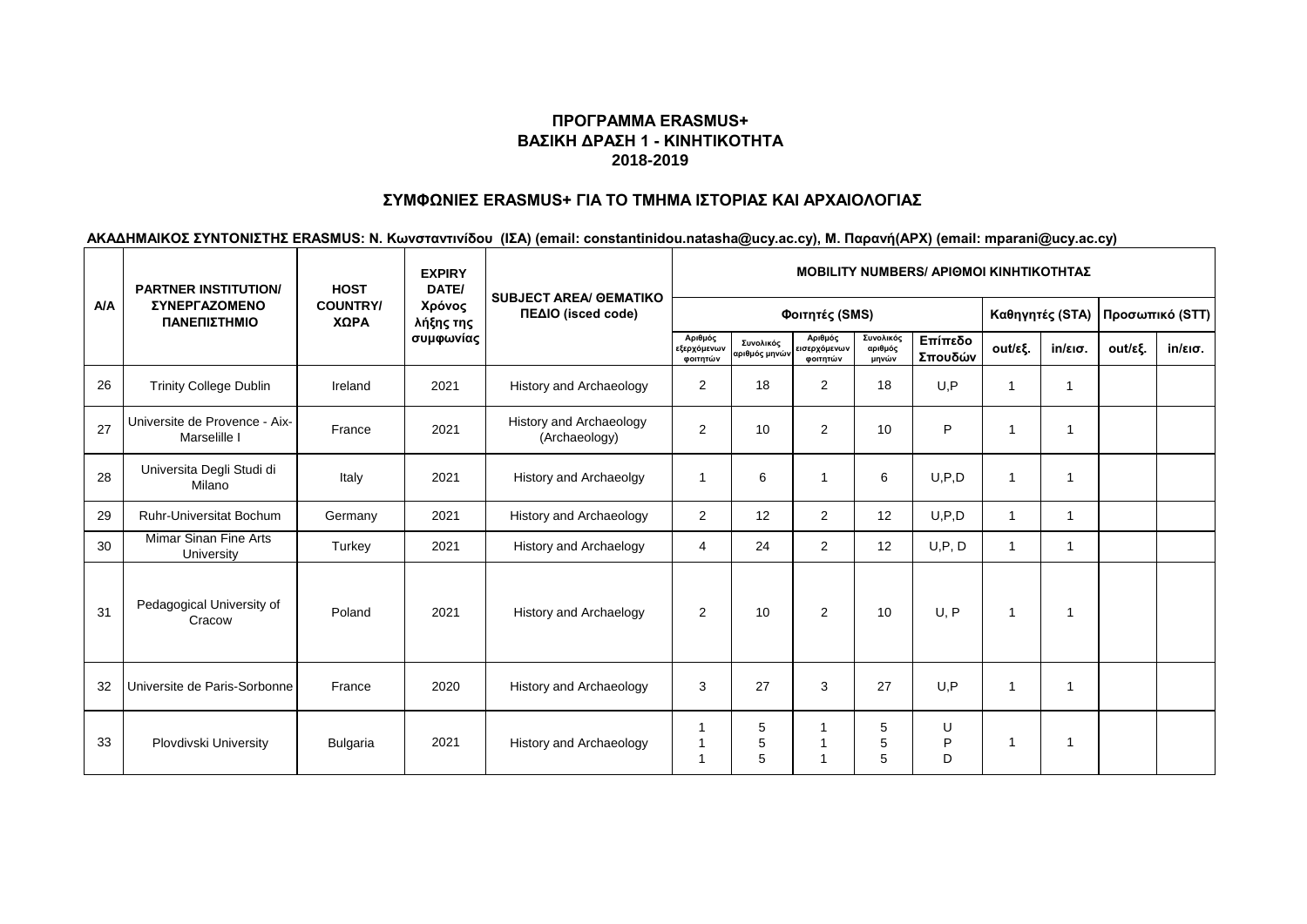# **ΣΥΜΦΩΝΙΕΣ ERASMUS+ ΓΙΑ ΤΟ ΤΜΗΜΑ ΙΣΤΟΡΙΑΣ ΚΑΙ ΑΡΧΑΙΟΛΟΓΙΑΣ**

|            | <b>PARTNER INSTITUTION/</b><br><b><i>ΣΥΝΕΡΓΑΖΟΜΕΝΟ</i></b><br>ΠΑΝΕΠΙΣΤΗΜΙΟ | <b>HOST</b>             | <b>EXPIRY</b><br>DATE/ | <b>SUBJECT AREA/ GEMATIKO</b><br>ΠΕΔΙΟ (isced code) | <b>MOBILITY NUMBERS/ APIOMOI KINHTIKOTHTAZ</b> |                            |                                          |                               |                    |             |                   |         |                   |  |
|------------|----------------------------------------------------------------------------|-------------------------|------------------------|-----------------------------------------------------|------------------------------------------------|----------------------------|------------------------------------------|-------------------------------|--------------------|-------------|-------------------|---------|-------------------|--|
| <b>A/A</b> |                                                                            | <b>COUNTRY/</b><br>ΧΩΡΑ | Χρόνος<br>λήξης της    |                                                     |                                                |                            | Καθηγητές (STA)                          |                               | Προσωπικό (STT)    |             |                   |         |                   |  |
|            |                                                                            |                         | συμφωνίας              |                                                     | Αριθμός<br>εξερχόμενων<br>φοιτητών             | Συνολικός<br>αριθμός μηνών | Αριθμός<br>εισερχόμενων<br>φοιτητών      | Συνολικός<br>αριθμός<br>μηνών | Επίπεδο<br>Σπουδών | out/εξ.     | $in/\epsilon$ ισ. | out/εξ. | $in/\epsilon$ ισ. |  |
| 34         | University of Thessaly                                                     | Greece                  | 2020                   | History and Archaeology                             |                                                | 10                         |                                          | 10                            | U, P, D            | -1          |                   |         |                   |  |
| 35         | University of Southampton                                                  | UK                      | 2021                   | <b>History and Archaeology</b><br>(Archaeology)     | 6                                              | 40<br>$(4*5)8$<br>$(2*10)$ | 6                                        | 40<br>$(4*5)8$<br>$(2*10)$    | U, P, D            | $\mathbf 1$ | 1                 |         |                   |  |
| 36         | King's College London                                                      | UK                      | 2020                   | <b>History and Archaeology</b><br>(Classics)        |                                                | 6                          |                                          | 6                             | D                  | -1          | $\mathbf 1$       |         |                   |  |
| 37         | Mus Alparslan University                                                   | Turkey                  | 2020                   | <b>History and Archaeology</b>                      | $\overline{2}$                                 | 10                         | 2                                        | 10                            | U                  | 1           | $\overline{1}$    |         |                   |  |
| 38         | Humboldt University Berlin                                                 | Germany                 | 2021                   | Archaeology                                         | 4<br>(2)<br>students<br>per<br>semester        | 20                         | 4<br>(2)<br>students<br>per<br>semester) | 20                            | U, P               | 1           | 1                 |         |                   |  |
| 39         | National and Kapodistrian<br>University of Athens                          | Greece                  | 2021                   | <b>History and Archaeology</b>                      | $\overline{2}$                                 | 12                         | $\overline{2}$                           | 12                            | U.P.D              | -1          | $\overline{1}$    |         |                   |  |
| 40         | Newcastle University                                                       | <b>UK</b>               | 2019                   | <b>History and Archaeology</b>                      | $\overline{2}$                                 | 10                         | 2                                        | 10                            | P.D                | -1          | 1                 |         |                   |  |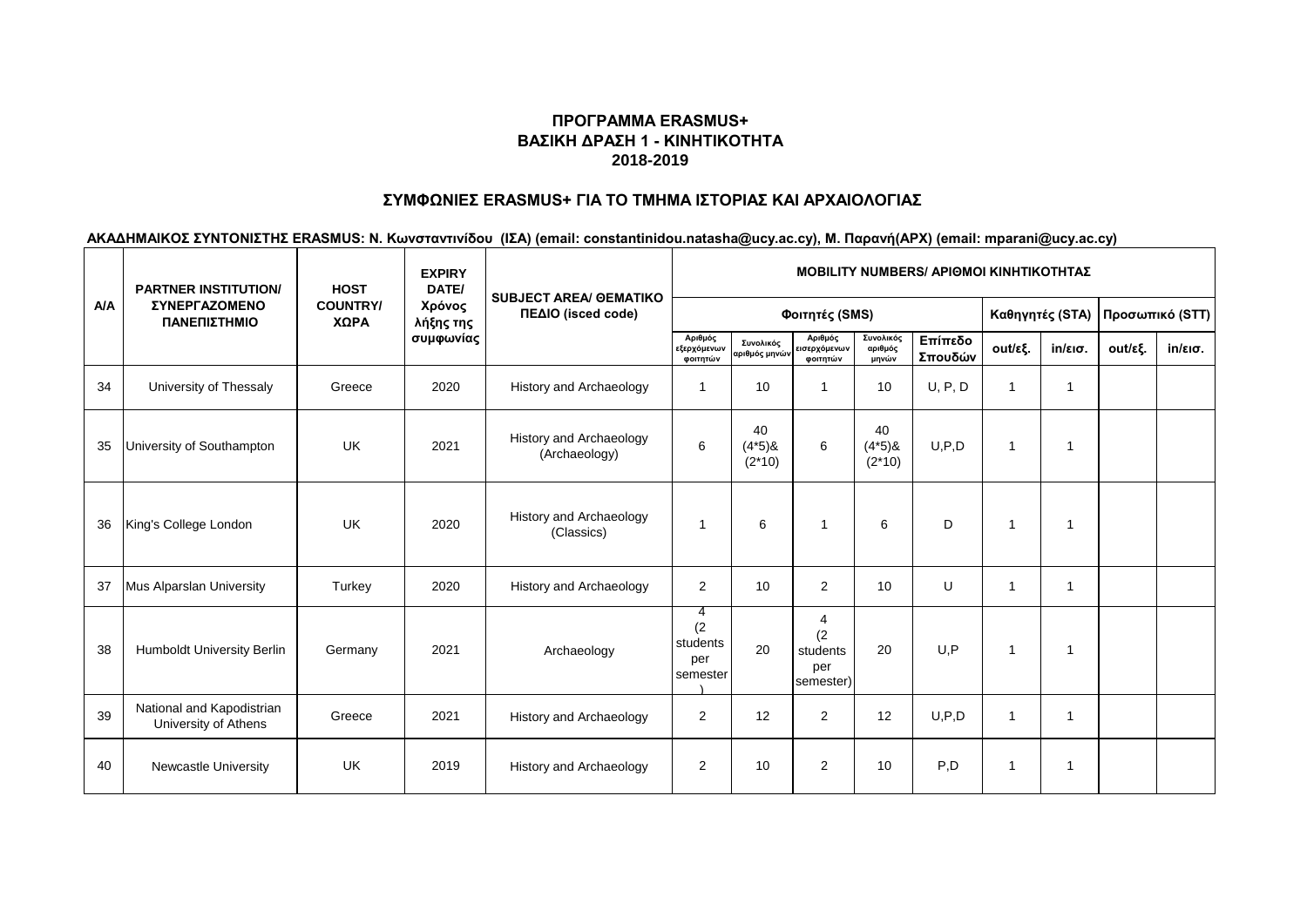# **ΣΥΜΦΩΝΙΕΣ ERASMUS+ ΓΙΑ ΤΟ ΤΜΗΜΑ ΙΣΤΟΡΙΑΣ ΚΑΙ ΑΡΧΑΙΟΛΟΓΙΑΣ**

|            | <b>PARTNER INSTITUTION/</b><br><b>ΣΥΝΕΡΓΑΖΟΜΕΝΟ</b><br>ΠΑΝΕΠΙΣΤΗΜΙΟ | <b>HOST</b>             | <b>EXPIRY</b><br>DATE/ | <b>SUBJECT AREA/ GEMATIKO</b><br>ΠΕΔΙΟ (isced code) | <b>MOBILITY NUMBERS/ APIOMOI KINHTIKOTHTAZ</b> |                            |                                     |                               |                    |                |                         |         |                   |  |
|------------|---------------------------------------------------------------------|-------------------------|------------------------|-----------------------------------------------------|------------------------------------------------|----------------------------|-------------------------------------|-------------------------------|--------------------|----------------|-------------------------|---------|-------------------|--|
| <b>A/A</b> |                                                                     | <b>COUNTRY/</b><br>ΧΩΡΑ | Χρόνος<br>λήξης της    |                                                     |                                                |                            | Καθηγητές (STA)                     |                               | Προσωπικό (STT)    |                |                         |         |                   |  |
|            |                                                                     |                         | συμφωνίας              |                                                     | Αριθμός<br>εξερχόμενων<br>φοιτητών             | Συνολικός<br>αριθμός μηνών | Αριθμός<br>εισερχόμενων<br>φοιτητών | Συνολικός<br>αριθμός<br>μηνών | Επίπεδο<br>Σπουδών | out/εξ.        | $in/\epsilon$ ισ.       | out/εξ. | $in/\epsilon$ ισ. |  |
| 41         | University of Cologne                                               | Germany                 | 2021                   | History and<br>Archaeology(Archaeology)             | 2                                              | 10<br>5                    | $\overline{2}$                      | 10<br>5                       | U<br>P             | 1              | $\overline{\mathbf{1}}$ |         |                   |  |
| 42         | Universite du Maine                                                 | France                  | 2020                   | History and Archaeology<br>(History)                | $\overline{2}$                                 | 10                         | 2                                   | 10                            | U.P                | $\mathbf 1$    | $\mathbf{1}$            |         |                   |  |
| 43         | University of Zadar                                                 | Croatia                 | 2021                   | History and<br>Archaeology(Archaeology)             | 2<br>$\overline{1}$                            | 10<br>5                    | 2                                   | 10<br>5                       | U<br>P             | 2              | 2                       |         |                   |  |
| 44         | University of Peloponnese                                           | Greece                  | 2020                   | History and Archaeology                             | $\overline{2}$                                 | 10                         | 2                                   | 10                            | U, P               | 1              | $\overline{\mathbf{1}}$ |         |                   |  |
| 45         | University of Hradec Kralove                                        | <b>Czech Republic</b>   | 2020                   | History and Archaeology<br>(History)                | $\overline{2}$                                 | 10                         | 2                                   | 10                            | U, P, D            | $\overline{1}$ | $\mathbf{1}$            |         |                   |  |
| 46         | University of L' Aquila                                             | Italy                   | 2020                   | History and Archaeology                             | $\overline{2}$                                 | 10                         | 2                                   | 10                            | U, P               | $\mathbf 1$    | $\mathbf{1}$            |         |                   |  |
| 47         | Aristotle University of<br>Thessaloniki                             | Greece                  | 2021                   | <b>History and Archaeology</b>                      | $\overline{2}$                                 | 10                         | $\overline{2}$                      | 10                            | U.P                | $\mathbf{1}$   | -1                      |         |                   |  |